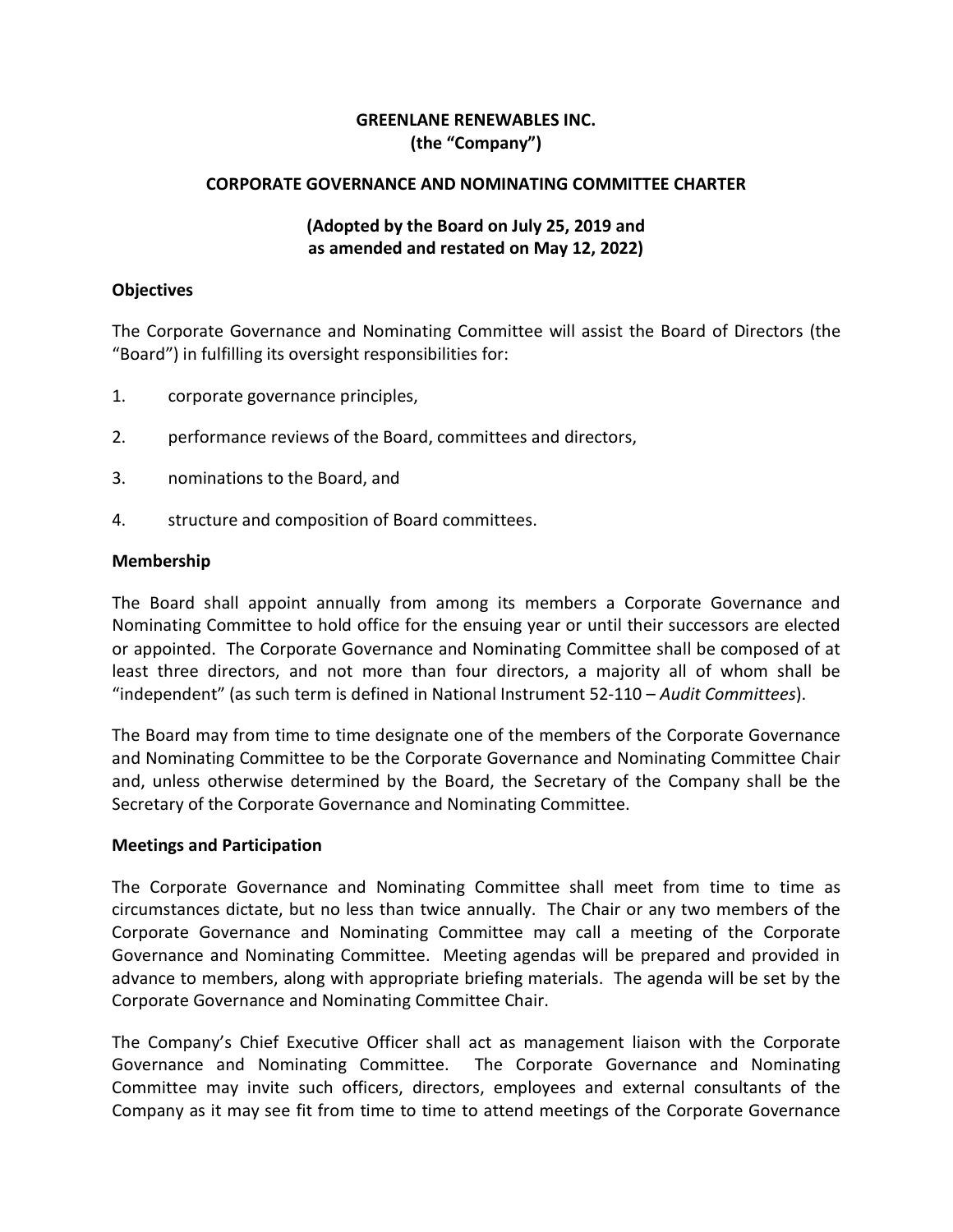and Nominating Committee and assist in the discussion of the Corporate Governance and Nominating Committee.

No business may be transacted by the Corporate Governance and Nominating Committee except at a meeting of its members at which a quorum of the Corporate Governance and Nominating Committee is present. A quorum for meetings of the Corporate Governance and Nominating Committee is a majority of its members.

The Corporate Governance and Nominating Committee shall keep minutes of its meetings in which shall be recorded all action taken by it, which minutes shall be approved by Corporate Governance and Nominating Committee members and available as soon as possible to the Board.

## **Duties, Powers, and Responsibilities**

In discharging its responsibilities, the Corporate Governance and Nominating Committee shall:

## **(a) Corporate Governance Principles**

- Recommend to the Board corporate governance principles addressing, among other matters, the size, composition and responsibilities of the Board and its committees, which shall be reviewed not less frequently than annually by the Corporate Governance and Nominating Committee.
- Recommend changes to the corporate governance principles to the Board as it considers appropriate.

### **(b) Performance Reviews of the Board, Committees and Directors**

- Evaluate the performance of the Board on an annual basis.
- Solicit comments from all directors and report annually to the Board on its assessment of the Board's performance.
- Evaluate the performance of individual directors and committees of the Board on a periodic basis.

### **(c) Nominations to the Board**

- Establish criteria for selecting new directors which shall reflect, among other facets, a candidate's integrity and business ethics, strength of character, judgment, experience and independence, as well as factors relating to the composition of the Board, including its size and structure, the relative strengths and experience of current Board members and principles of diversity.
- Consider and recruit candidates to fill new positions on the Board.
- Review any candidate recommended by the shareholders of the Company.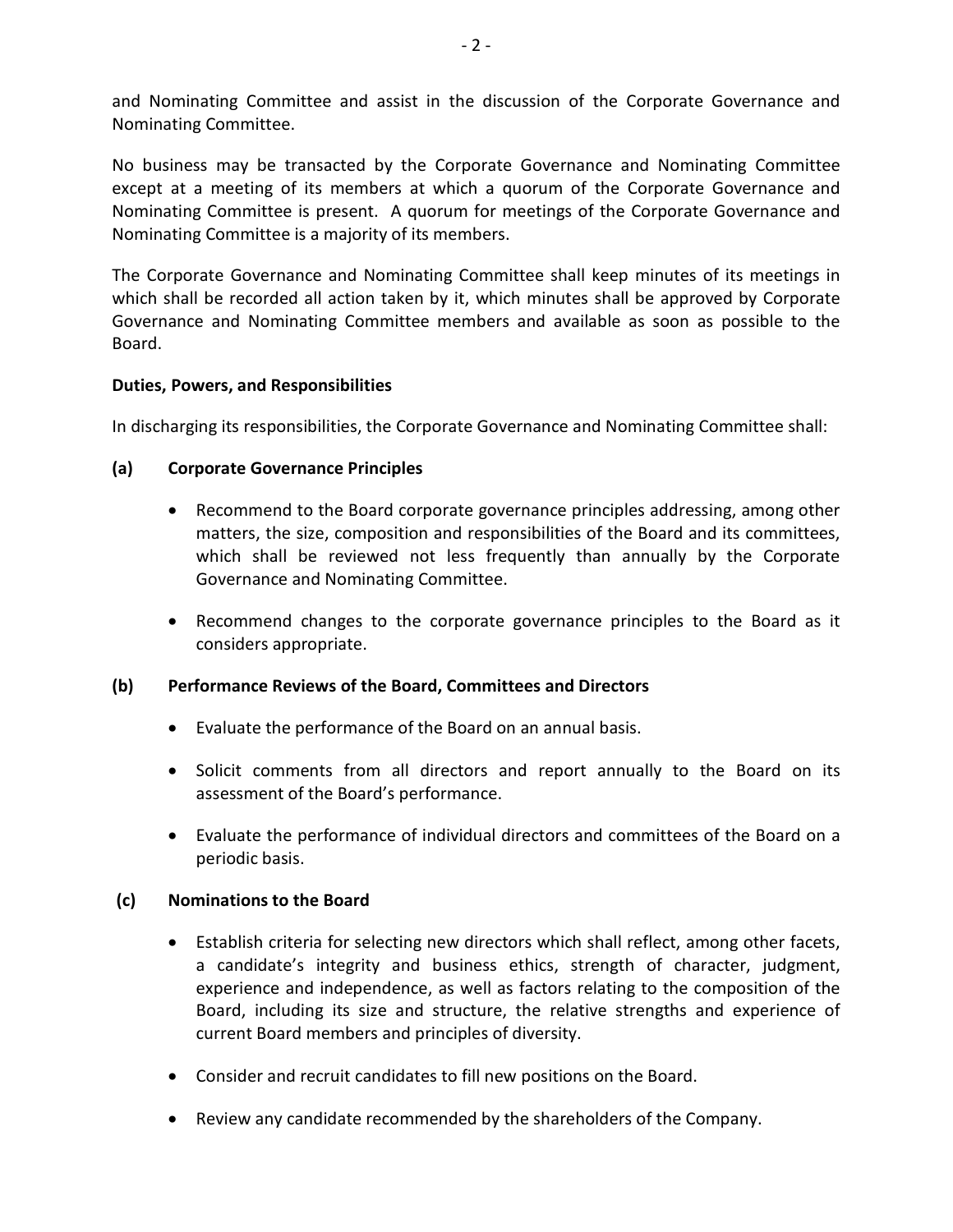- Be responsible for conducting appropriate inquiries to establish a candidate's compliance with the independence and other qualification requirements established by the Corporate Governance and Nominating Committee.
- Assess the contributions of current directors in connection with the annual recommendation of a slate of nominees and at that time review the criteria for Board candidates in the context of the evaluation process and other perceived needs of the Board.
- Recommend the director nominees for election by the shareholders.

# **(d) Structure and Composition of Board Committees**

• Advise the Board with respect to the charters, structure and operations of the various committees of the Board and qualifications for membership thereon, including policies for the rotation of members among committees of the Board.

# **(e) Other Responsibilities and Matters**

- Report, through the Chair of the Corporate Governance and Nominating Committee, to the Board following meetings of the Corporate Governance and Nominating Committee.
- Review annually the adequacy of this Charter and confirm that all responsibilities have been carried out.
- Evaluate the Corporate Governance and Nominating Committee's and individual member's performance on a regular basis and report annually to the Board the result of its annual self-assessment.
- Review, monitor and make recommendations regarding new director orientation and ensure continuing education programs are available for members of the Board.
- Review and recommend to the Board the compensation of the non-executive directors, including annual retainer, additional retainers, incentive plan participation and other benefits conferred upon the non-executive directors, and any share ownership policy for Board members, if considered appropriate.
- Review, and recommend to the Board, directors' and officers' insurance policies and indemnity agreements.
- Review material employee complaints with management related to employment matters that could lead to litigation.

# **Authority**

The Corporate Governance and Nominating Committee has the authority to engage independent counsel and other advisors as it determines necessary to carry out its duties and